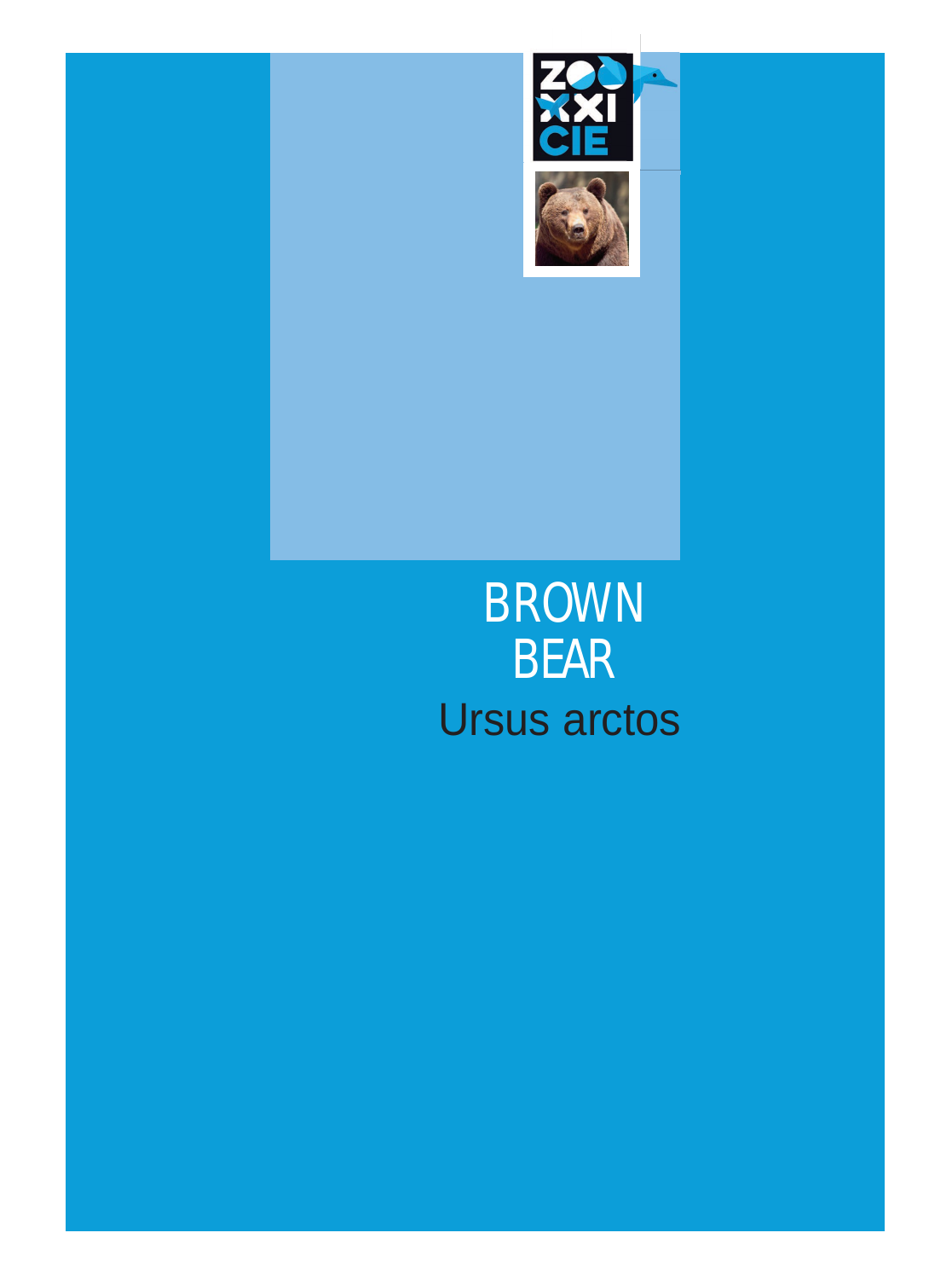

Despite the fact that the species is still common in some areas of Europe, Asia

others (such as Spain) it is at serious risk of

and North America, in

extinction.

INTRODUCTION **This document aims to describe** the living conditions of the species Brown Bear in its natural habitat, as well as the consequences of captivity on the physical and psychological health of the individuals living in Barcelona Zoo.

> ᡕᡰᡰ According to the International Union for Conservation of Nature (IUCN), the Brown Bear is categorised as being of 'Least Concern' on the red list of endangered species: <http://www.iucnredlist.org/details/41688/0>

Nevertheless, as indicated on the Barcelona Zoo website, despite the fact that the species is still common in some of its areas of range (Europe, Asia and North America), in others (such as Spain), it is at serious risk of extinction:

<http://www.zoobarcelona.cat/ca/coneix-el-zoo/animals-per-categories/mamifers/detall-fitxa/animal/os-bru/>

Barcelona Zoo belongs to the European Association of Zoos and Aquaria (EAZA), which establishes two different levels of breeding programme: the European Endangered Species Programme (EEP) and the European Studbook (ESB<sup>1</sup>) for a species facing a lesser threat level.

The bears at Barcelona Zoo are included in the second breeding programme level for endangered species, the European Studbook (ESB). Even so, they are not encompassed in any reintroduction programme.

<sup>1</sup> ESB programmes compile information about births, deaths, transfers, and movements from all EAZA zoos and aquaria. This information is used to determine whether there is a healthy captive population, or whether a more intensive management is necessary, proposing that the species be managed as an EEPprogramme.

## CURRENT **STATUS**



Image of one of the female bears in her enclosure

At present, there are three bears living at Barcelona Zoo:

- **• Echea:** Female born in captivity in 1994. She arrived at Barcelona Zoo in November 2013 from the Parque de Cabárceno in Cantabria.
- **• Orma:** Place and date of birth unknown. She arrived at Barcelona Zoo with Echea; the two of them lived at the Parque de Cabárceno in much more spacious facilities than their current ones.
- **• Misha:** Male. No further data.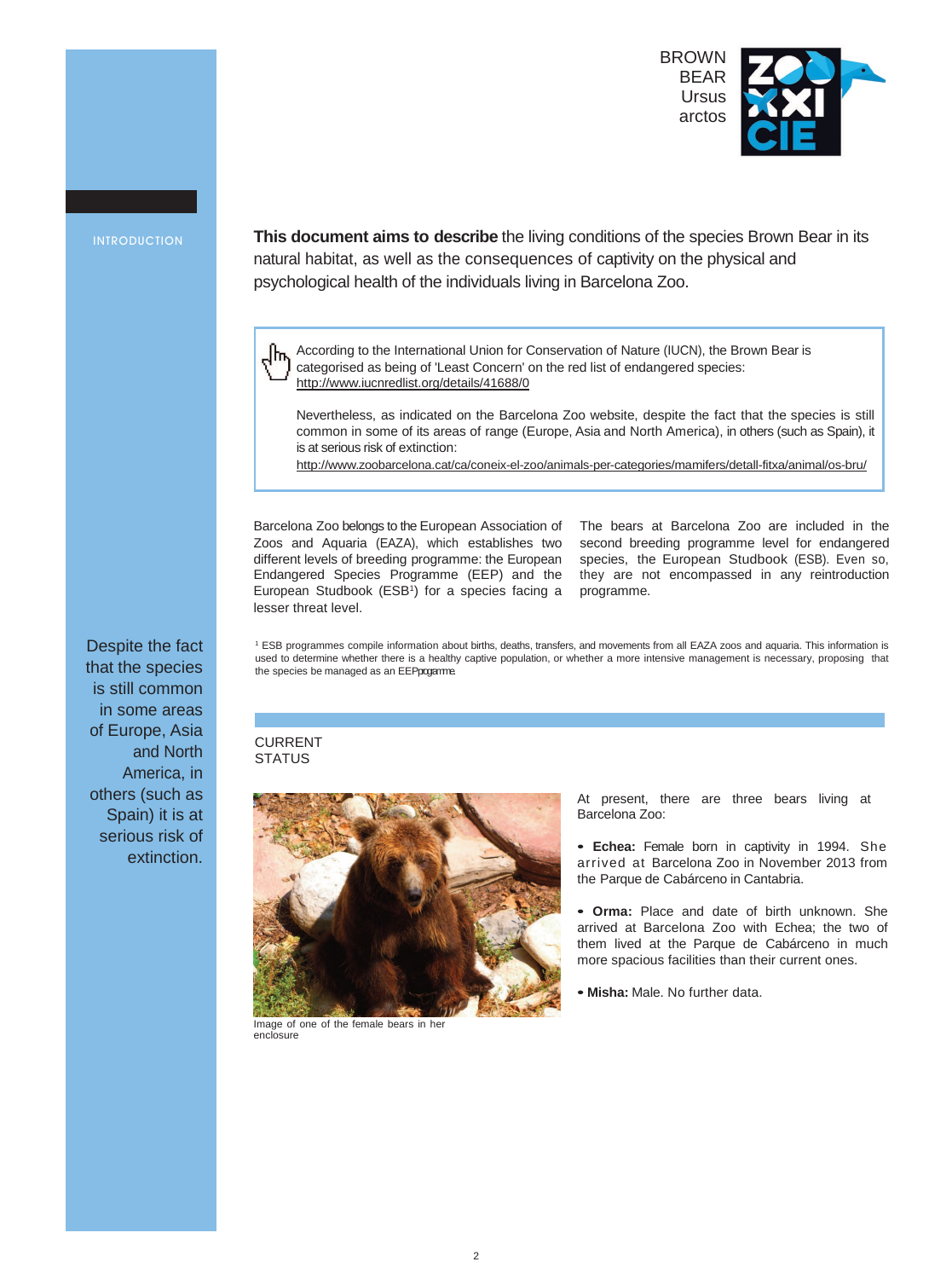

## THE BROWN BEAR IN THE WILD

### **• Range**:

Brown bears live in the northern forests and kill ungulates and also find cadavers and eat mountains of North America, Europe, and a large carrion. part of northern Asia.



**•** They can live up to the age of **25 years**.

**•** Weights vary by region and season, based on age and the availability of food. Adult **males**  (**130-550 kg**; very rarely up to 725 kg) weigh more than adult **females** (**80-250 kg**, but occasionally up to 340 kg).

**• Their pace of life depends on the seasons**: in autumn they accumulate fat to spend the winter hibernating in their dens, while in spring (as the temperatures rise) they wake up; in summer they seek out the freshest spots in the forest and look for mates.

**• The total time active per day (40-80%)** varies according to local conditions (food, day length, etc.).

**•** Although bears in North America are active during the day, **in most areas in Europe they are active at night**, possibly due to more frequent contact with humans, both historically and today. Youn g bears in Europe are active throughout the day, but apparently learn to be more nocturnal as the result of negative experiences with people.

**•** Adult brown bears are powerful predators at the top of the food chain. Food habits vary according to region; they are mainly herbivorous or mainly carnivorous depending on the habitat. **Plant food** includes grasses, reeds, **• Multigenerational and matrilineal** couplings horse's tail, herbaceous plants, roots, berries and nuts; whilst **animal food** includes insects, rodents, ungulates and fish.

**•** While most of the water they need can be obtained via their diet, especially fresh fruit, they also **drink from ponds , streams or wells.**

**• They are both predators and scavengers**: they

Information sourced from Wilson, Don E.; Mittermeier, Russell A. (ed.) (2009-2014)

**•** During the **salmon spawning run**, when the fish are struggling to swim upriver, brown bears hunt them with teeth or paws, or trap them in the air. At first, bears are extremely hungry and completely indiscriminate with their fish. But later on, they may become more selective, choosing the parts that supply the most energy, such as the brains of male fish and unlaid eggs from the females. As well as the protein, fatty acids, vitamins and minerals obtained from the fish, bears also need carbohydrates, so they also feed on fruit. Interestingly, salmon fishing is beneficial to the environment, as the bears add marine nitrogen to the ecosystem by defecating close to the river current.

**• Height** can be between **1.5 and 2.8 m**. **• They inhabit forest environments** (boreal, temperate and tropical), from the tundra to the semi-desert; they also have a species in the Arctic.

> **•** They are found at **elevations above sea level**, including above the forest tree line . There have been sightings at elevations above 5,500 m (possibly 5,800 m) in the Himalayas.

> **• The surface area of individual territories** varies in relation to the food supply and density of bears, fluctuating **between 7 and 30,000 km2** . The males' territories are typically three to four times larger than those of females; both sexes increase their territories during mating season in order to maximise overlap with potential mates. During the mating period, which lasts approximately one month, they can mate with several individuals.

**• Overlapping of territories is positively associated with relationship**, because the offspring of the females normally settle close to the mother, assuming part of its birth territory.

occur in established **populations**, while females may be more likely to disperse and settle among non-related individuals in growing populations. Males disperse at the age of 1-4 years, based on their growth rate, and dispersal distances are inversely densitydependent.

Individual territory range fluctuates between 7 and 30,000 km2. Journeys of over 20km in 12 hours have been recorded.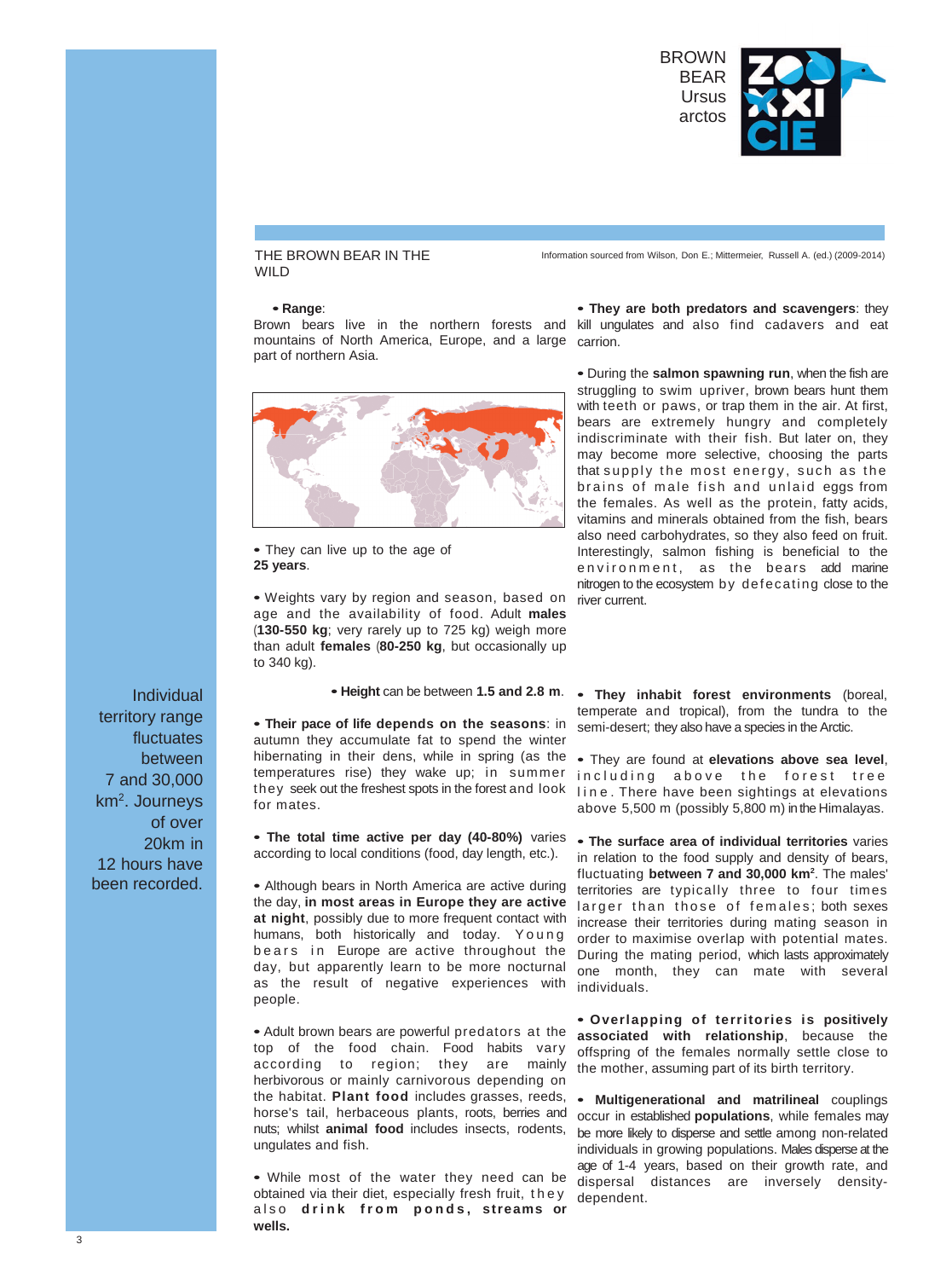

**• Seasonal movements** are common for both sexes. In mountainous terrain, regular altitudinal and seasonal changes correspond to changes in food conditions at different altitudes and habitats. Lateral movements towards abundant seasonal food sources may prompt large numbers of bears to travel along established routes, similar to a **migration**.

**•** Movements towards **food** areas, followed by a return towards dens, are typically direct and rapid: **journeys exceeding 20 km in 12 hours** have been recorded .

**•** Although adults in North America cannot **climb trees**, in Europe they can and do so often.

**• Bears of the same age, sex and social status are more inclined to be aggressive among themselves.**

## THE BROWN BEAR IN CAPTIVITY

According to Barcelona Zoo's 2012-2020 strategic any island around the city. plan, 100,855 euros' worth of improvements have been made to the bears' sleeping quarters.

However, in order to gain a better idea of the bears' from 7 to 30,000 km2. facilities, here we attach an aerial image from Google outlined in brown.

Thus we can compare it, for example, to the surface Studbook). Des pite this, they are not included area of the lake in the Parque de la Ciutadella, or to in any reintroduction programme.

As noted in the previous section, let us be reminded that the average individual territory of a bear ranges

maps. The facilities housing the three bears are Barcelona Zoo aims to maintain the bears on the second level of the breeding programme for endangered species, the ESB (European



Comparison: surface area of bears' facilities in relation to the rest of the Parque de la Ciutadella

Barcelona Zoo aims to maintain the bears on the second level of the breeding programme for endangered species. Despite this, they are not included in any reintroduction programme.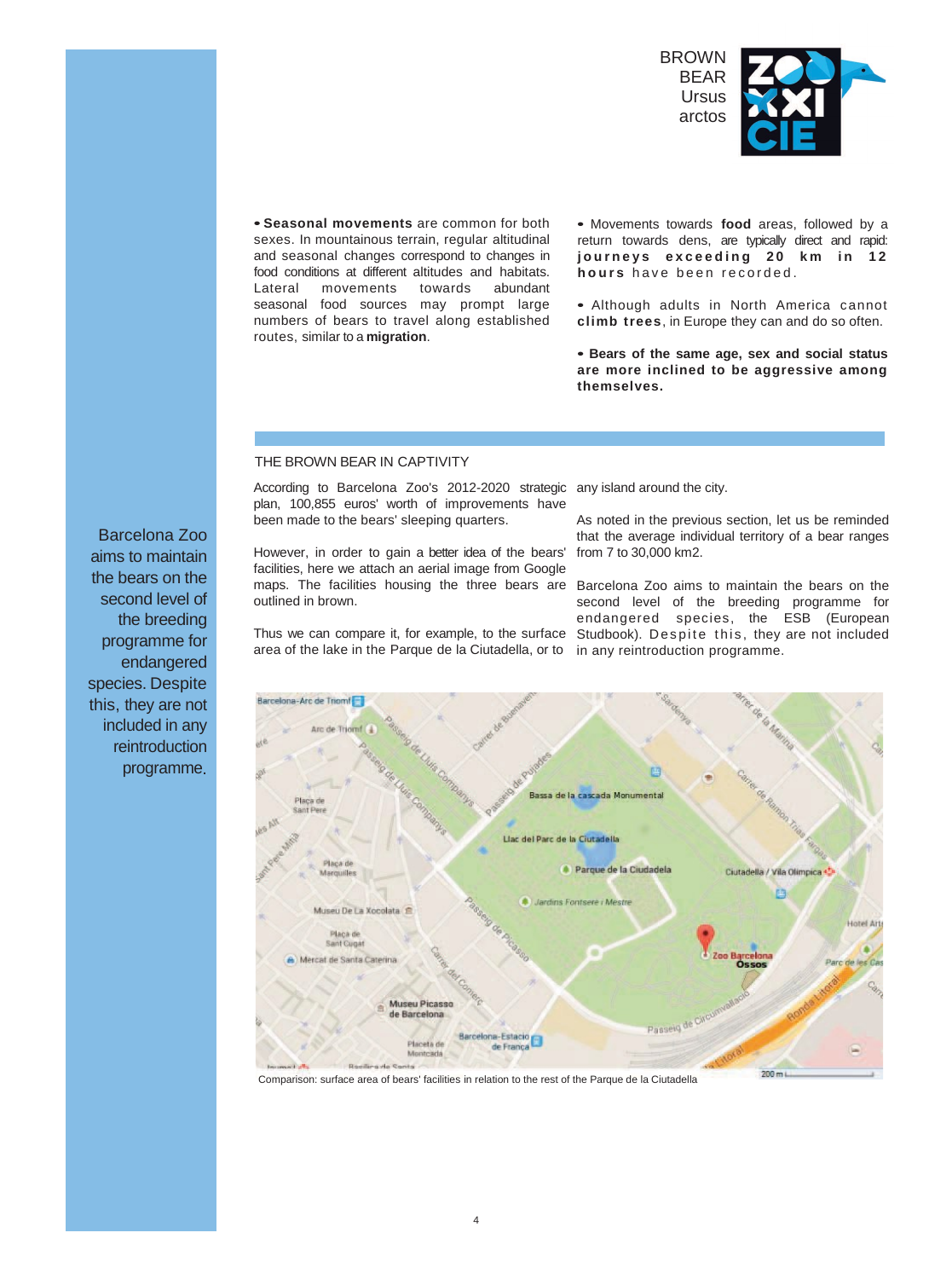

## STEREOTYPIES AND OTHER BEAR DISEASES AT BARCELONA ZOO

The following information is derived from the research **• Abnormal head movements:** There are many paper **"Study of Stereotypies in Two Female**  variations in a single individual and among **Brown Bears (Ursus arctos) at Barcelona Zoo"** different individuals. They can cause cervical carried out by university student Sandra Bals Casellas, and balance problems. from the University of Girona, in 2005-2006.

Supervising the study and observations was Ana touches the surface that is the object of the stereotypy. Isabel Soriano, Doctor of Biology who specialises in animal wellbeing. Doctor Carmen Maté, former **• Abnormal yawning:** This behaviour occurs more often director of Barcelona Zoo, designed the study for the collection of data. The data obtained by Ana Isabel Soriano in this study formed part of her doctoral thesis.

The most common stereotypies observed in captive This study observes two females of the species Ursus bears (Van Keulen-Kromhout,1976) are:

**• Abnormal locomotion:** Fixed route in time and stereotypies: space; there is wide variation in this behaviour , as a single individual may present **• Echea:** Abnormal head turning different versions.

position moves from right to left, shifting September 2005 look at when these stereotypies weight from one side to the other.

The results of the studies are as follows:

**•** The number of stereotypies per session is influenced by **season**, presenting less during March and September, double during October to December, and reaching its peak between April and August.

**•** The number of stereotypies per session is also influenced by the presence or absence of **environmental enrichment**, with stereotypies significantly reduced during these sessions.

**•** According to the statistical method used, it is observed that the number of stereotypies increases with the **number of visitors.**

**•** The number of stereotypies displayed by Echea does not appear to be influenced by **the climate**  (sun, clouds, rain).

**•** Observations of **head movements up and down** would require a more exhaustive study.

**• Licking surfaces:** The animal puts out its tongue and

than usual.

**• Abnormal biting:** The animal systematically bites different surfaces in its surroundings.

arctos, Echea and Orma, who live in the same den at Barcelona Zoo. These bears present the following

• **Orma:** Abnormal biting.

• Body balance: The animal in quadruped and static The data obtained from the period February 2004 to are exhibited. In order to make the observations, the facility has been divided into 16 zones, collecting 156 hours of recordings.

In the following results, it must be taken into account that **Orma was sedated** on most observation days.

**•** The number of episodes of stereotypies per session is influenced by **climate**, increasing during cloudy days and remaining lower on sunny days and rainy days.

**•** The number of episodes of stereotypies per session is influenced by **large numbers of people**, increasing considerably with the number of visitors per day.

**•** The **time of day** was not significant in the number of episodes. The difference between morning, midday and afternoon was minimal, due to the fact that Orma was sedated on most days.

**•** The number of episodes of stereotyppies displayed by Orma does not seem to be influenced by **season** (months), or by sessions of **environmental enrichment**.

Some common stereotypies in captive bears are abnormal locomotion, body ECHEA ORMA balance or abnormal head movements.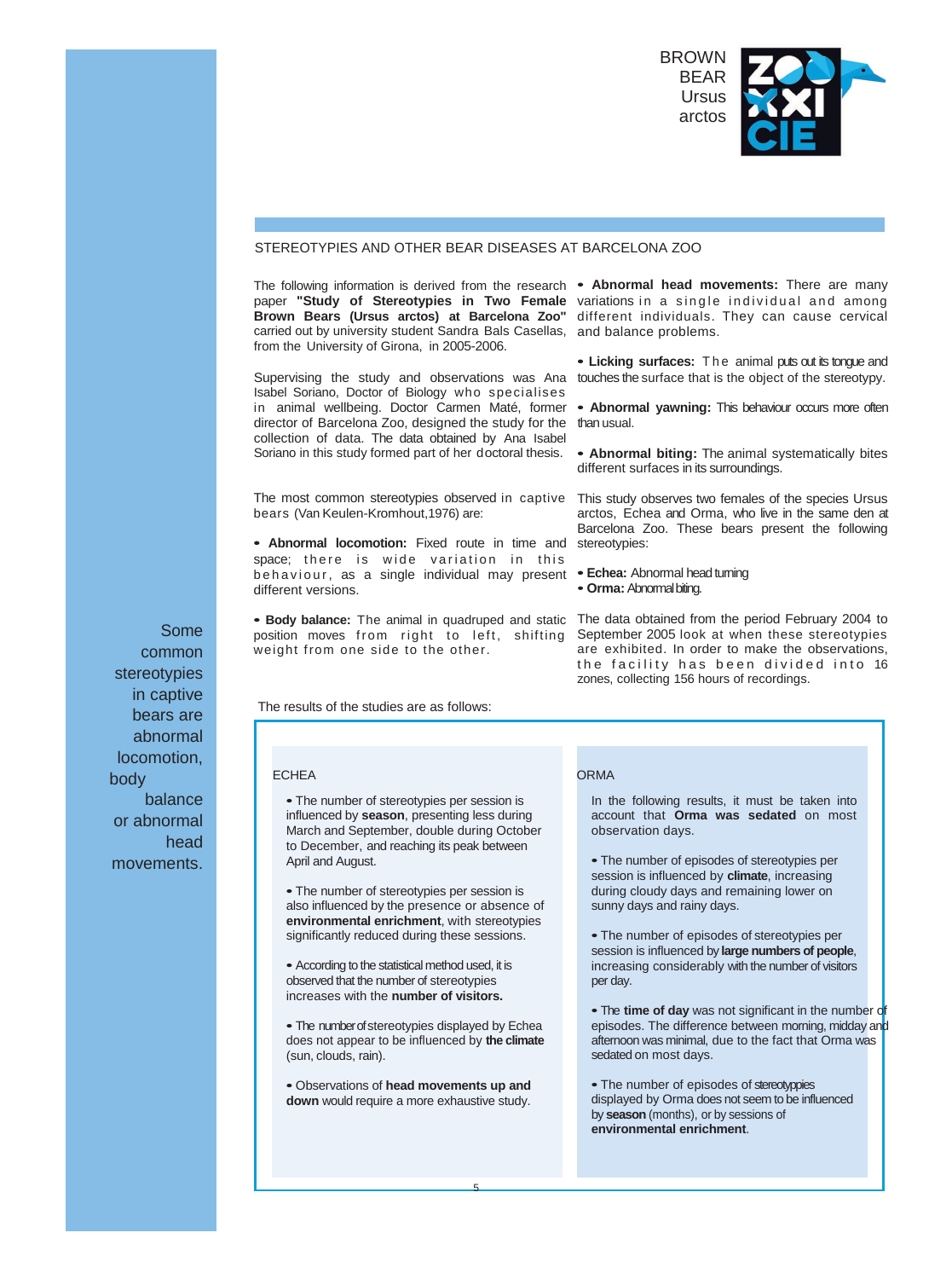

The differences between the two bears may be linked to their different origins. Despite both arriving at Barcelona Zoo on the same date (6 November 2003), Echea was born in captivity on 1 March 1994, whilst it is not known where or when Orma was born. It is thought that she was probably born in the wild.

Both bears, however, (when not sleeping or sedated), are constantly on the alert for visitors and/or zookeepers in case they bring them food. In a study performed at six different zoos in Europe (Montaudouin, S.; Le Pape, G. <<Comparison of the behaviour of European

Brown bears (Ursus arctos) in six different parks, with particular attention to stereotypies>>. Behavioural Processes, 30 September 2004, Volume 67, Issue 2, Pages 235-244), it was demonstrated that all the bears had one stereotypy behaviour in common: repeatedly walking the same route, and, at one single point on said route, looking at the spot where food was supplied. This abnormal tendency is caused by the fact that bears need to exercise and at the same time search for food (in the wild, their daytime occupation is finding food). This stereotypy of alertness towards those who approach them is exacerbated by the zoo's negligence in controlling visitors who feed them.

Stress, which is associated with stereotypies, causes the animals' immune system to worsen. This can cause an increase in certain diseases.

## PHYSICAL AND PSYCHOLOGICAL CONSEQUENCES OF STEREOTYPIES

The stereotypies observed in the study carried out between February 2004 and September 2005 can lead to:

**• Abnormal head movements:** May cause cervical and balance problems.

**• Abnormal biting:** May cause dentition problems, for example breakage and loss, abscesses in the oral cavity, etc.

However, as indicated in the same study, other consequences of stereotypies habitually seen in bears in captivity (some of them documented in recordings at Barcelona Zoo in 2015) include:

**• Abnormal locomotion:** May cause energy depletion, exacerbate concomitant orthopaedic problems, spinal column problems due to excessive turning, and podiatry problems such as lacerations to the paw pads.

**• Body balance:** May cause energy depletion, unequal wastage of the anterior claws, asymmetrical development of muscle mass on the neck, and exacerbation of concomitant orthopaedic problems. **• Licking surfaces:** May cause lacerations to the tongue, as can be seen in the following recording made at Barcelona Zoo in March 2015: bit.ly/1E3PQjw

**Captivity:** Impossible to develop natural behaviour, with severe repercussions for physical and psychological health. Images recorded at Barcelona Zoo in March 2015. bit.ly/1PovfeV

In general, presenting stereotypies may also cause (Vickery and Mason, 2005): reduction in behavioural diversity, reduction in response to environmental stimuli, reduction in exploratory behaviour, animals that are less competent in caring for cubs, reduction in physical condition and reproductive success, injuries, neurochemical changes: serotonin, dopamine, opioids.

Stress, which is associated with stereotypies, causes the animals' immune response to worsen. This can cause an increase in the incidence of certain infectious/contagious diseases, for example: leptospirosis, parasitosis, micosis, digestive and respiratory disorders (Castellanos, 1998), etc.